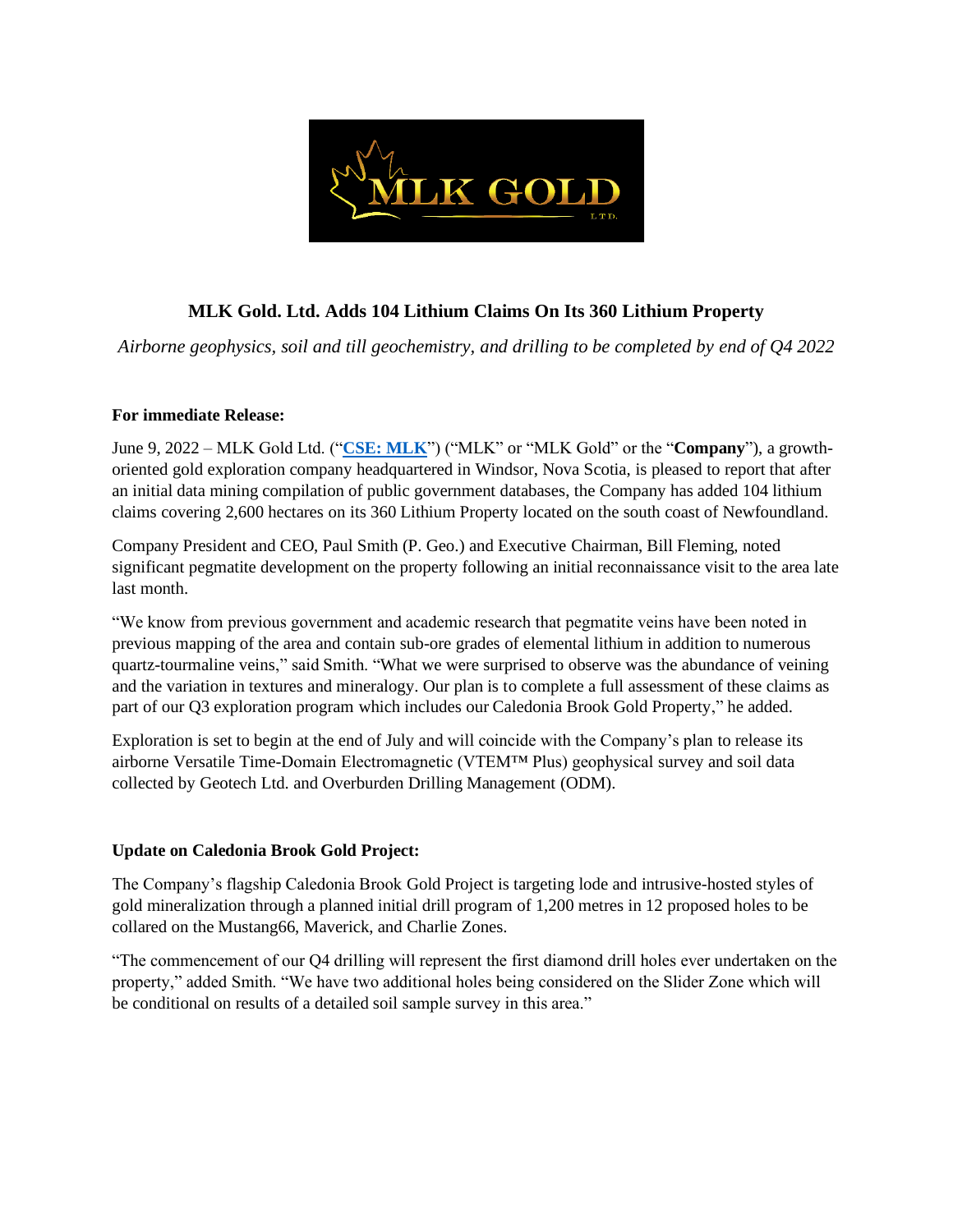### **Versatile Time-Domain Electromagnetic (VTEM™ Plus)**

A total of 662 line-kilometres (representing ~62% of the property) has been covered by an airborne Versatile Time-Domain Electromagnetic (VTEM™ Plus) geophysical survey. Survey highlights include:

- Anomalous gold in soil, till, and rocks associated with low to medium sized magnetic highs.
- Magnetic anomaly present in the Victoria Lake Group at the northern boundary with the overlying norther Caradoc Shale unit.
- Magnetic anomaly present in the Tally Pond Volcanics near the south contact with the southern Caradoc Shale unit.
- Magnetic signature of the northern and southern Caradoc Shale units are very different.
- Survey better defines stratigraphy and structure.
- Data shows the necessity for detailed geological mapping.

All data is currently under review and results will be released in the Company's next update.

# **Glacial Till Sampling**

Phase I of the Company's glacial till sampling program in the northern portion of the property has been completed with 111 samples being processed by Overburden Drilling Management (ODM). A summary of the results from the samples include:

- Ninety-one of the 111 samples collected showed visible gold grains.
- The highest number of gold grains was 17 and the highest calculated gold grade assay in heavy mineral concentrate was 2.679 g/t Au.
- Most gold grains were classified as modified with 21 samples having pristine gold grains.
- A total of 87 samples carried modified gold grains.

All heavy mineral concentrates from ODM's mineral separation work are currently being analyzed at Activation Laboratories Ltd. in Ancaster, ON, and results will be released once they have been received.

Additional glacial till sampling will be carried out over the southern part of the property in Q3-Q4.

# **Soil Sampling and Rock Geochemistry:**

The Company's 2022 soil sampling process will take place over five separate grids on the property. Gold assay grades in soil from last summer's exploration have shown elevated gold content up to 192 ppb. Further work will target the Mustang66, Maverick, Cougar, Charlie, and Slider Zones.

Rock geochemistry has indicated four areas of elevated gold, silver, zinc, or lead content. These occur along the Mustang66, Viper, and Maverick Zones with gold assays up to 2.38 g/t Au and with silver up to 71.1 g/t Ag, 4.03 % Zn, and 1.07 % Pb.

All work will focus on areas where either known structural faults occur or where the Company has evidence of either shear zones or faulting being present based on its previous exploration in the area.

MLK Executive Chairman, William (Bill) Fleming, says the Company's commitment to the area's high potential is driving their exploration program.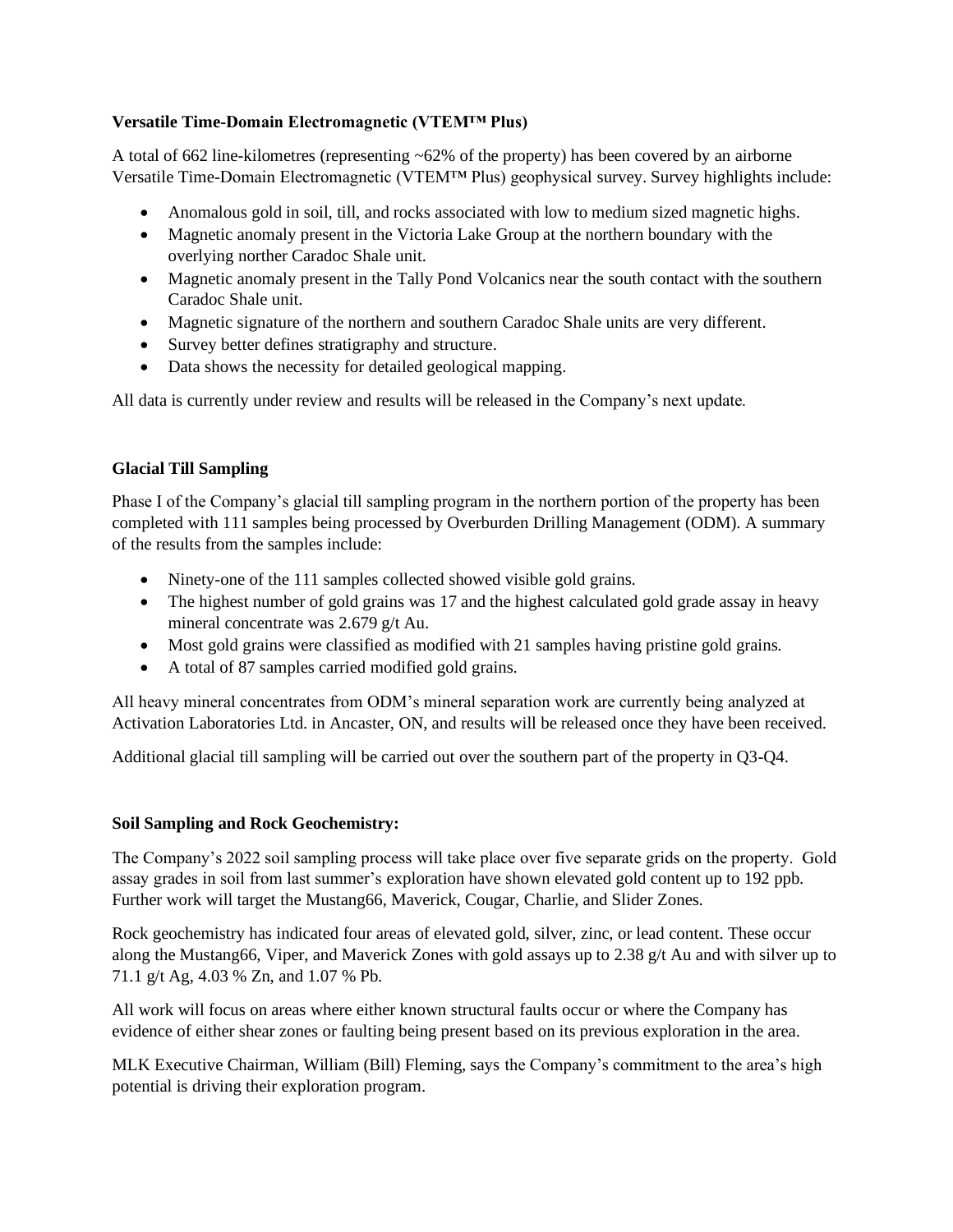"We have a pretty good idea of the geological similarities we share with other major stakeholders in the area, and we are encouraged by some of the results we have recorded to date," said Fleming. "Keeping that in mind, our primary focus right now is to accelerate the implementation of our strategic exploration initiatives, and if that requires more investment capital then we'll execute that action."

MLK's Caledonia Brook property is situated in central Newfoundland west of New Found Gold Corporation, northeast of the Valentine Lake deposit property, and southwest of Sokoman Minerals Moosehead gold property, and shares geological and structural similarities to Marathon Gold's (4.14 million ounces; 3.14 Moz. M&I, 56.7 Mt @ 1.72 g/t Au; 1.00 Moz. Inferred; 18.2 Mt @ 1.70 g/t Au) Valentine Lake deposit with both properties lying along the Victoria Lake – Grand Falls Shear Zone System. The Company's qualified person has not verified data from Marathon Gold's Valentine Lake project and similarities are not indicative of mineralization on the Company's properties.

[Source:](https://marathon-gold.com/site/uploads/2021/04/Valentine-Gold-43-101_FS-Report_FINAL_Apr23_R2.pdf) N.I. 43 Technical Report & FEASIBILITY STUDY ON THE VALENTINE GOLD PROJECT, Newfoundland and Labrador, Canada; Prepared for, Marathon Gold Corporation, 36 Lombard Street, Suite 600, Toronto, ON, M5C 2X3; by Ausenco. Effective date: April 15, 2021.

MLK's corporate update can be viewed **[here.](https://www.mlkgold.com/wp-content/uploads/2022/06/2022-05-23-MLK-CalBk-Slide-Deck_BOD_v5MK.pdf)**

#### **Qualified Persons and 43-101 Disclosure**

Paul K. Smith (P. Geo.), President & CEO for the Company, is the designated Qualified Person for this news release within the meaning of National Instrument 43-101 ("NI 43-101") and has reviewed and verified that the technical information contained herein is accurate and approves of the written disclosure of same.

#### **About MLK Gold Ltd.**

Founded in 2018, MLK Gold Ltd. is quickly emerging as one of Atlantic Canada's premiere resource exploration companies offering exposure to gold and the strategic metal representing a unique mix of discovery and resource development potential. Invested in a portfolio of gold projects in mining and mineral-rich Newfoundland, MLK's plan is to capitalize on the province's ranking as one of the world's top 10 mining jurisdictions and expand into a long-life, financially sound gold-mining company.

Additional information about the Company and its activities may be found on the Company's website at [www.mlkgold.com](http://www.mlkgold.com/) and under the Company's profile a[t www.sedar.com.](http://www.sedar.com/)

To view the Company's recent promotional video, please click [HERE.](https://youtu.be/EBzffSRzyuM)

William (Bill) Fleming Executive Chairman, MLK Gold Ltd. 59 Payzant Drive P.O. Box 657, Windsor Nova Scotia, Canada, B0N 2T0 Phone: 902.448.0716 Email: [Bill.fleming@manewagi.com](mailto:Bill.fleming@manewagi.com)